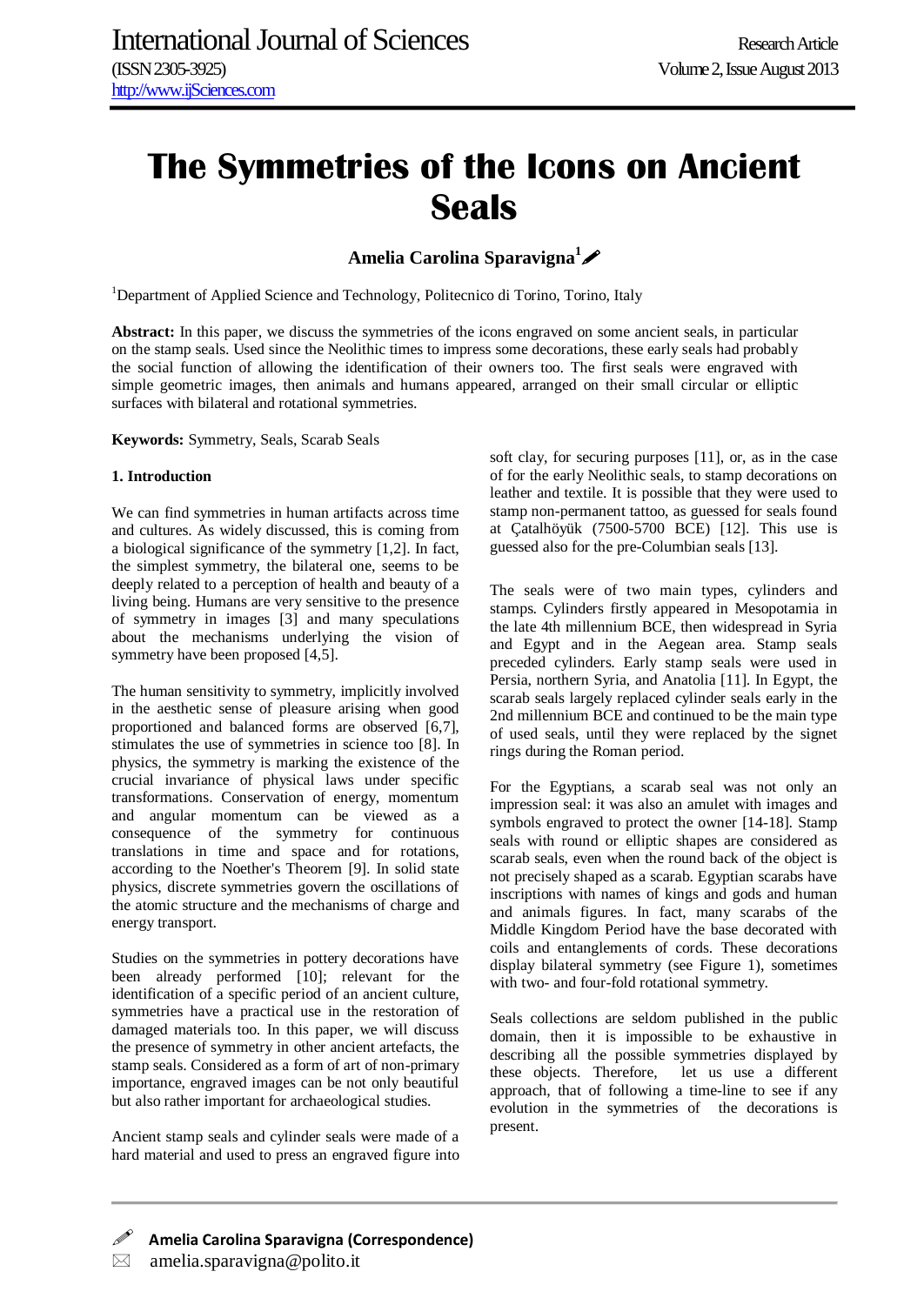

**Figure 1**. Seals of the Middle Kingdom with spiral coils and crosses, at the Egyptian Museum of Torino.

## **2. Symmetries and seals**

Images on stamp seals can display those symmetries which are adequate to the shape of their bases. Mirror symmetry or bilateral, which occurs when two halves of a whole are each other's mirror images, and rotational symmetries with respect to rotations in the space can be observed. Rotations are about an axis perpendicular to the plane of the image: we find a twofold symmetry if we rotate the image of 180 degrees, a four-fold one when the rotation is of 90 degrees. Generally, we have *n*-fold rotation when angle is  $2\pi/n$ . Because it is quite natural to follow the image in its rotation in a round space, the rotational symmetry produces a feeling of motion and evolution.

We can ask ourselves how old the rotational symmetry of decorative images is. Besides pottery, the other objects that can help us in investigating this question are the stamp seals. The drawing and pictures of Ref.12 can help us: they are showing the stamp seals found at Çatalhöyük (7500-5700 BCE), a very large Neolithic and Chalcolithic settlement in southern Anatolia. This is the largest and best preserved Neolithic site found to date. Images have geometric patterns with bilateral and rotational symmetries, usually a two-fold rotational symmetry (such as in the Figure 2). There is also a quite interesting stamp seal decorated with an icon that looks like a Ying-Yang symbol.



**Figure 2.** On the left, a seal from Catalhöyük (redrawn from an image of Ref.12). The object seems to have its rim damaged. In the middle, we can guess a possible original icon on this stamp. On the right, the mirror image of its impression.

The impressing of carved stones into clay to seal containers had a long tradition in Near East, in particular in Mesopotamia, with the earliest evidence found in Syria dating to the seventh millennium BCE. During the Ubaid period, the variety of designs carved on seals expanded from the simple geometric forms to include animals with humans, snakes and birds. Seals decorated with four-legged horned animals can be easily found. In a stamp seal from the region North Syria - Iraq [19], dated 5th-4th millennium BCE, we see a standing male figure between two horned quadrupeds back to back and head to tail (see Figure

3a). The overall structure of the image is built to respect the two-fold rotational symmetry of the animals. On the right side of the Figure 3, we see a stamp seal from Susa, in Iran. Susa is one of the oldest known settlements of the world, probably founded about 4200 BCE, although the first traces of an inhabited village have been dated to 7000 BCE. The seal depicts two goat-antelopes head to tail, and an oval at the center of the stamp [20]. In this seal, the idea of motion is strongly enhanced; the two antelopes seem to run on the rim of the seal.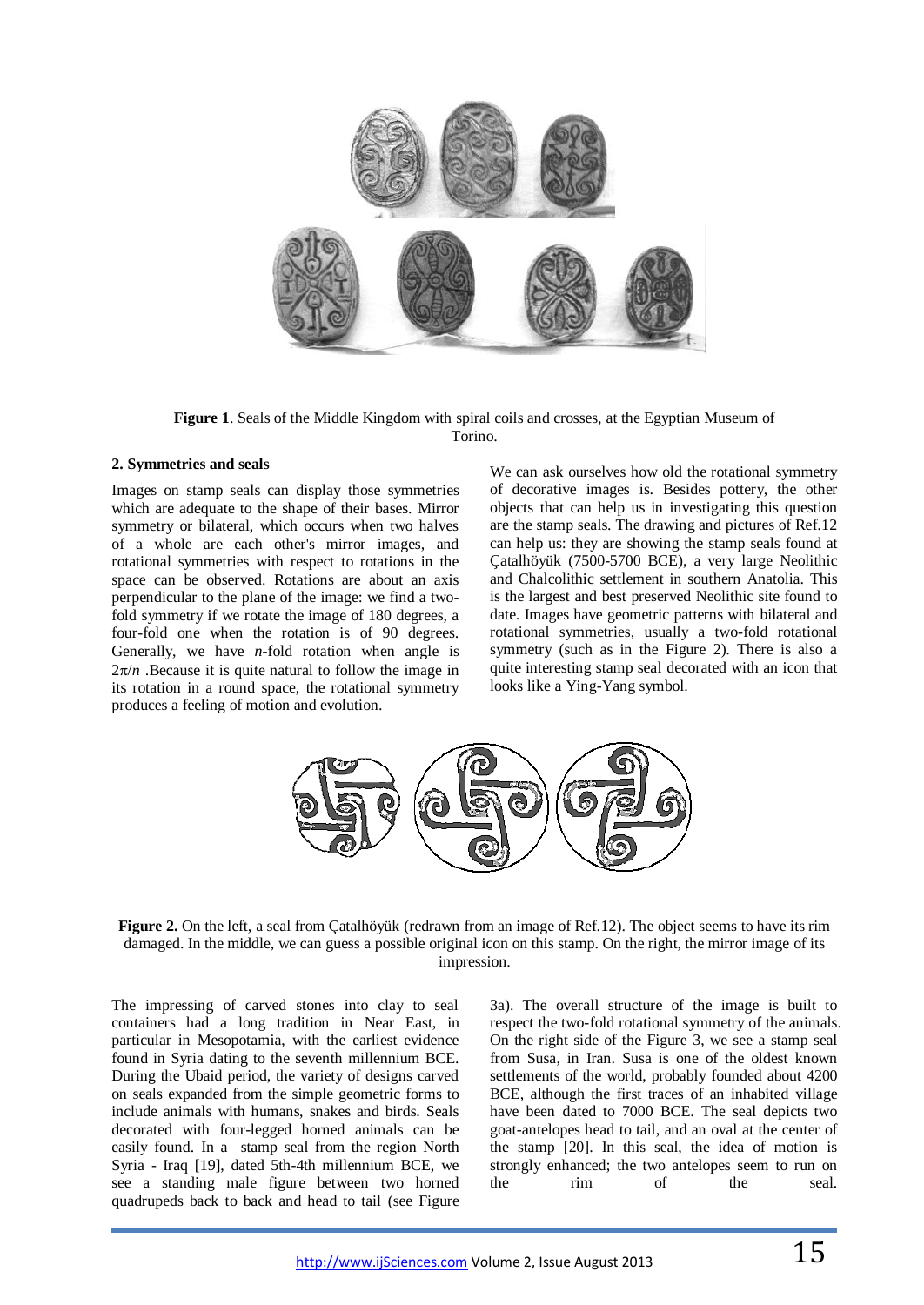

**Figure 3**. Images on a stamp seal from the region North Syria- Iraq (image redrawn from Ref.[19]), dated 5th-4th millennium BCE (a), and on a stamp from Susa (image redrawn from Ref.[20]), at the Louvre Museum (b).

In the same Ref.20, other seal images are showing bilateral symmetry, in particular the seals from the Dilmun culture. Dilmun was a land mentioned by Mesopotamian as a trade partner and as a trading post of the Mesopotamia and the Indus Valley Civilization trade route. It might be associated with the islands of Bahrain. Figure 4 shows an example of a Dilmun seal, the left part of which has beautiful mirror symmetry, with stylistic influences from the Indus Valley. Stamp seals of the ancient Indus cities are also quite interesting, but they have a square shape.



**Figure 4.** Stamp seal from Dilmun, redrawn from an image at http://www.uaeinteract.com

As told in the introduction, symmetry is a common phenomenon in human culture. This is easy to understand for bilateral symmetry which seems to be quite naturally associated with the fact that animals and human beings possess this symmetry. But other symmetries, which are rare in nature, for instance the two-fold rotational symmetry, are quite common in very old artefacts too. A possible reason for the appearance of rotational symmetries in decorations was proposed by P. Gendes. According to his researches [21,22], these symmetries are naturally involved in the weaving activities. It is then not surprising that the earliest seals have geometric designs with rotational symmetries.

#### **3. Antisymmetries and broken symmetries.**

An antisymmetry in images means that we observe the mirror or the rotated image in inverted colours. When the image has a rotational anti-symmetry, we have an enhancement of the feeling of motion and evolution, due to the contrast of inter-penetrating colours. Let us consider for instance a well-know symbol, the Yin-Yang symbol of Taoism. As in many religious symbols, the symmetry is used to convey an intuitive meaning. And in fact, we see that the ancient Taijitu image of Taoism has a fascinating use of symmetry for rotation about the central point (a two-fold one), combined with black-and-white inversion of colours (see Figure 5). The image actually intends to be a representation of the complementary need for male and female concepts. The rotational antisymmetry catches our attention with a feeling of evolution in a framework of complementary actions, not of mere recurrence. The following Figure 6 shows the use of bilateral antisymmetry to create interesting shadowing and three-dimensional effects.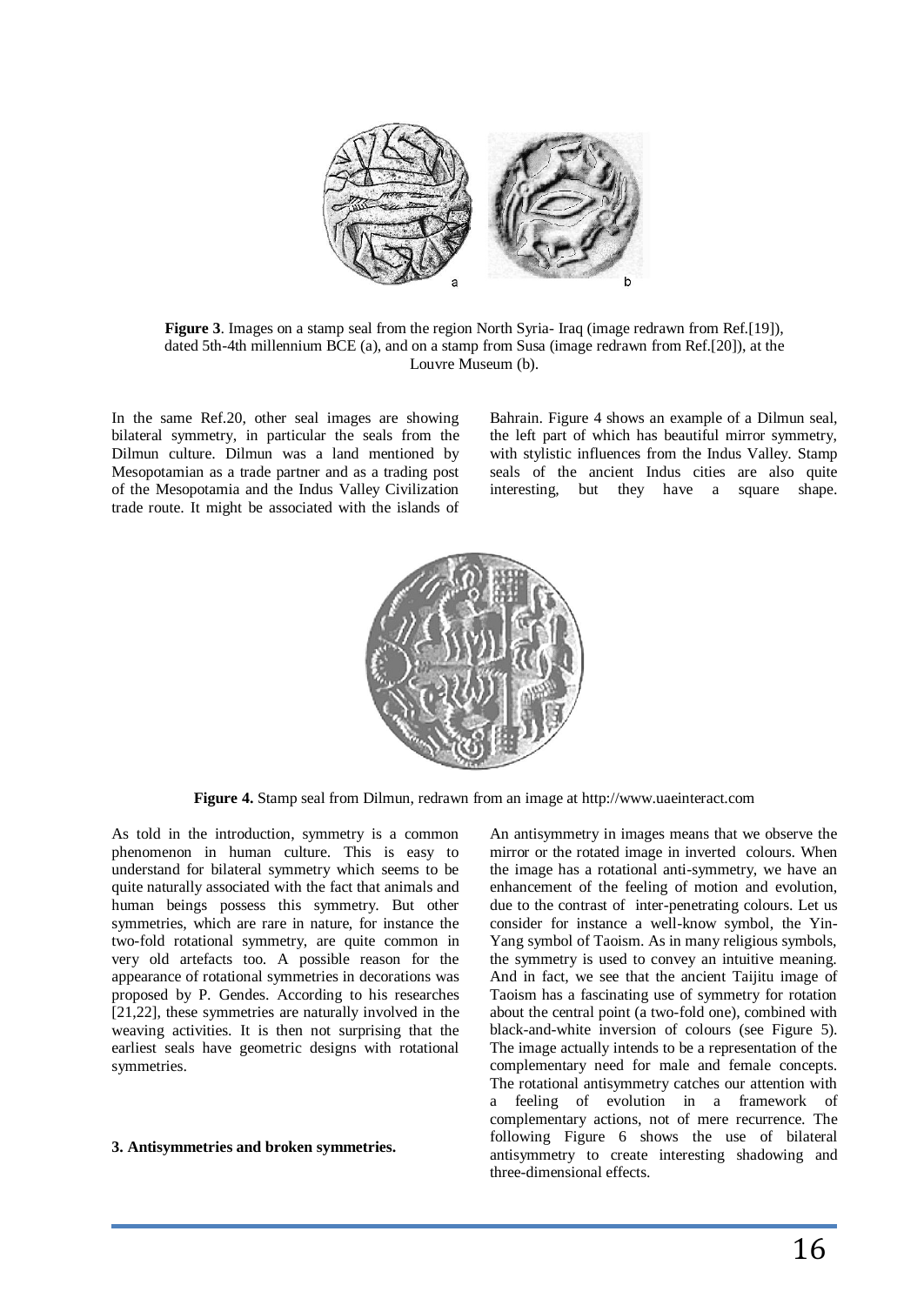

**Figure 5.** A two-fold rotation symmetry on the left gives an idea of recurrence. The anti-rotational symmetry is shown by the Yin-Yang symbol (on the right).



**Figure 6.** Bilateral antisymmetry can create a shadowing effect.

When seals are prepared to be used for stamp decorations on textiles, the creation of antisymmetric images with opposite colours is possible. In the case of those ancient seals, with images engraved in hard materials and used to stamp in clay, the creations of antisymmetries seems to be impossible. Nevertheless we can try to find an alternative meaning of antisymmetry for such seals. Let us consider the possibility illustrated in the Figure 7, on the left, which shows a late bronze age seal from Aegeus with a lion and a horned quadruped [23]. This seal can be viewed as representing a mirror anti-symmetry, because the positions of the animals have a mirror symmetry but animals are inverted with respect to each other, in the

sense that one is a predator and the other a prey. In this case, the antisymmtry is not in inverted colours, but in the specific antithetic properties of the subjects.

The hunting and the fighting of wild animals were the favourite themes of Mycenaean population during the Late Bronze Age. Seals with a predator/prey couples were also quite common among Hittites [24]. Seals showing the arrangement of bodies in duels, having bilateral (as in the Figure 7 in the right) and rotational syeemtries, also exist [25]. We could assume the duel as a form of antisymmetry, where a positive hero is facing a negative character.



**Figure 7.** On the left, an image from a late bronze age seal from Aegen area (redrawn from [23]). On the right a duel redrawn fron Ref. 25.

A symmetry can be exact, approximate, or broken. Exact means unconditionally valid, approximate means valid under certain conditions, but broken can mean different things, depending on the considered object and its context. The study of symmetry breaking in physics goes back to Pierre Curie. According to Curie, for the occurrence of a phenomenon in a certain medium, the original symmetry group of the medium must be lowered, that is broken, to the symmetry group of the phenomenon, by means of the action of some cause. Therefore, it is symmetry breaking which creates the phenomenon [26].

The breaking of a certain symmetry does not imply that no symmetry is present, but rather that the situation where this symmetry is broken is characterized by a lower symmetry than the situation where this symmetry is not broken. Symmetry-breaking is a term used in the study of natural languages too: let me consider a phrase from a researcher in linguistic, who tells that "movement is a symmetry-breaking phenomenon" [27], and observe a beautiful Minoan stamp (Figure 8), with men fighting with bulls. This seal has four objects, and then, in principle, it could have a four-fold rotational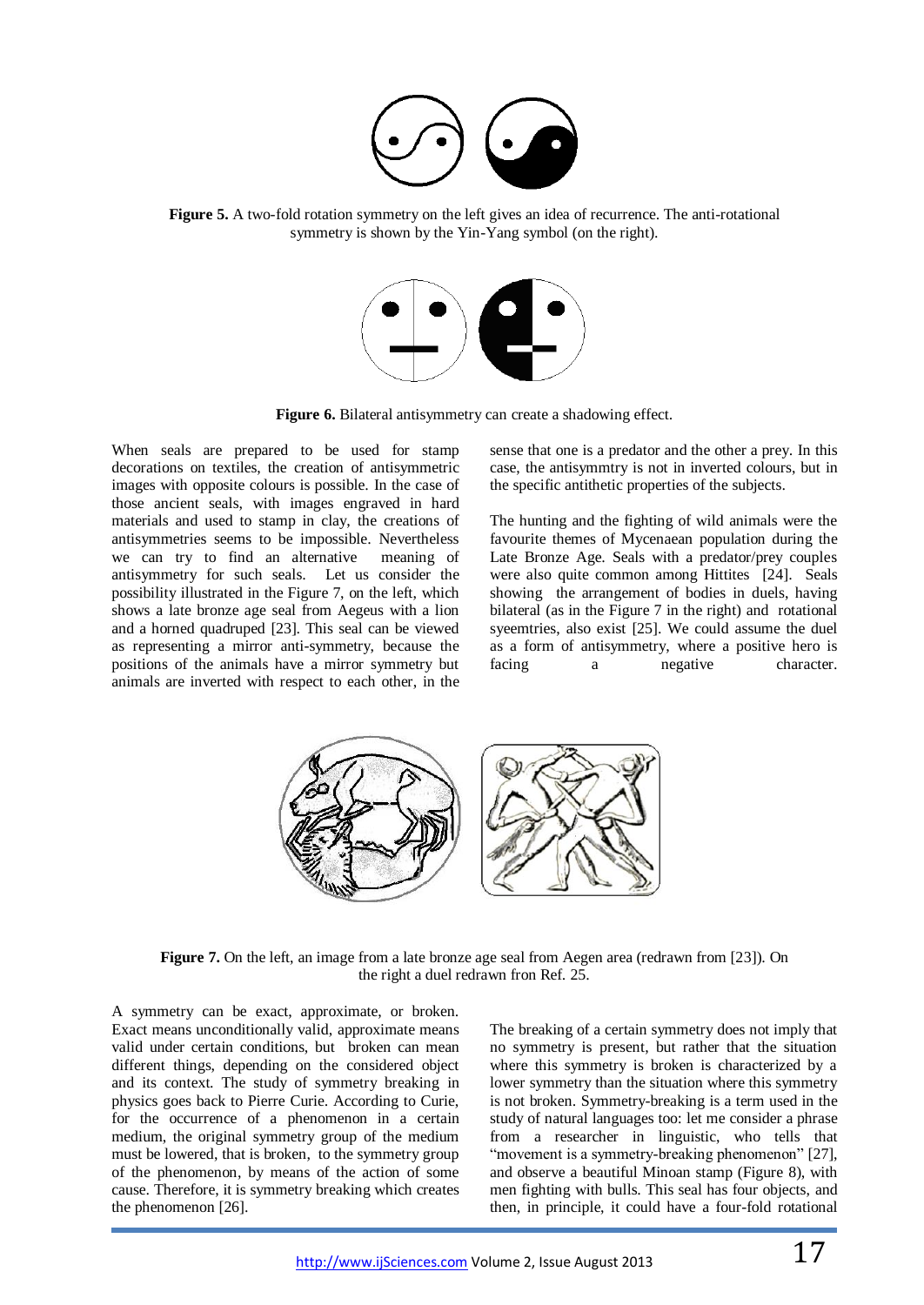symmetry: the fact that we have two bulls and two men reduces the symmetry to a two-fold one. Moreover, this symmetry is approximate. Note the idea of the motion

that this image is able to convey. In the symbolic language of seals, breaking the symmetry means an increase of movement.

iconography. As the round shape of the seal seems to favour images with rotational symmetries, in the case of lentoid seals, images often display the bilateral



**Figure 8.** Men fighting with bulls, for Minoan area (redrawn from [28]).

symmetry (Figure 9).

Let us conclude this section noting that during the Late Bronze Age, Mycenaean population adopted the sealing system of Minoan Crete. The most common shape of these seals was the lentoid, with a rich



**Figure 9.** Mycenaean golden rings (redrawn), which were used like seals with bilateral symmetry.

## **4. Egyptian scarab seals**

In the case of Egyptian seals we are in the lucky position that many catalogues of huge collections, for instance of the British Museum or of the Egyptian Museum of Cairo [16,17], are in the public domain. As a consequence, we can create a sort of statistics of images and check if symmetries are present and what are the preferred image arrangements. We find a relevant number of stamp seals with cords and coils, highly symmetric, mainly with bilateral symmetry, sometimes with two-fold rotational symmetry. Since scarabs have an elliptic basis, four-fold symmetry is not observed.

The two-fold symmetry is not frequent among the Egyptian scarab seals, which are depicting animals. In catalogues, we find a few scarabs with two symmetric animals (scorpions, lions, crocodiles or lizards, see Figure 10). It is not clear if these seals were unusual or not enough interesting to deserve a place in a museum collection, because the quality of image is rather poor. Since Scarabs were also amulets, we could guess for those seals having a rotational symmetry, an intent to increase the protection to their owners: the amulet protects in both cases, when it is upright or it is turned upside down.



Figure 10. Images (a) with two-fold rotation symmetry with lions, scorpions and lizards, adapted from [17]. A seal (b) with lion and antelope, adapted from [16], and two seals (c) of the Egyptian Museum Collection, Torino, with bilateral and rotational symmetries.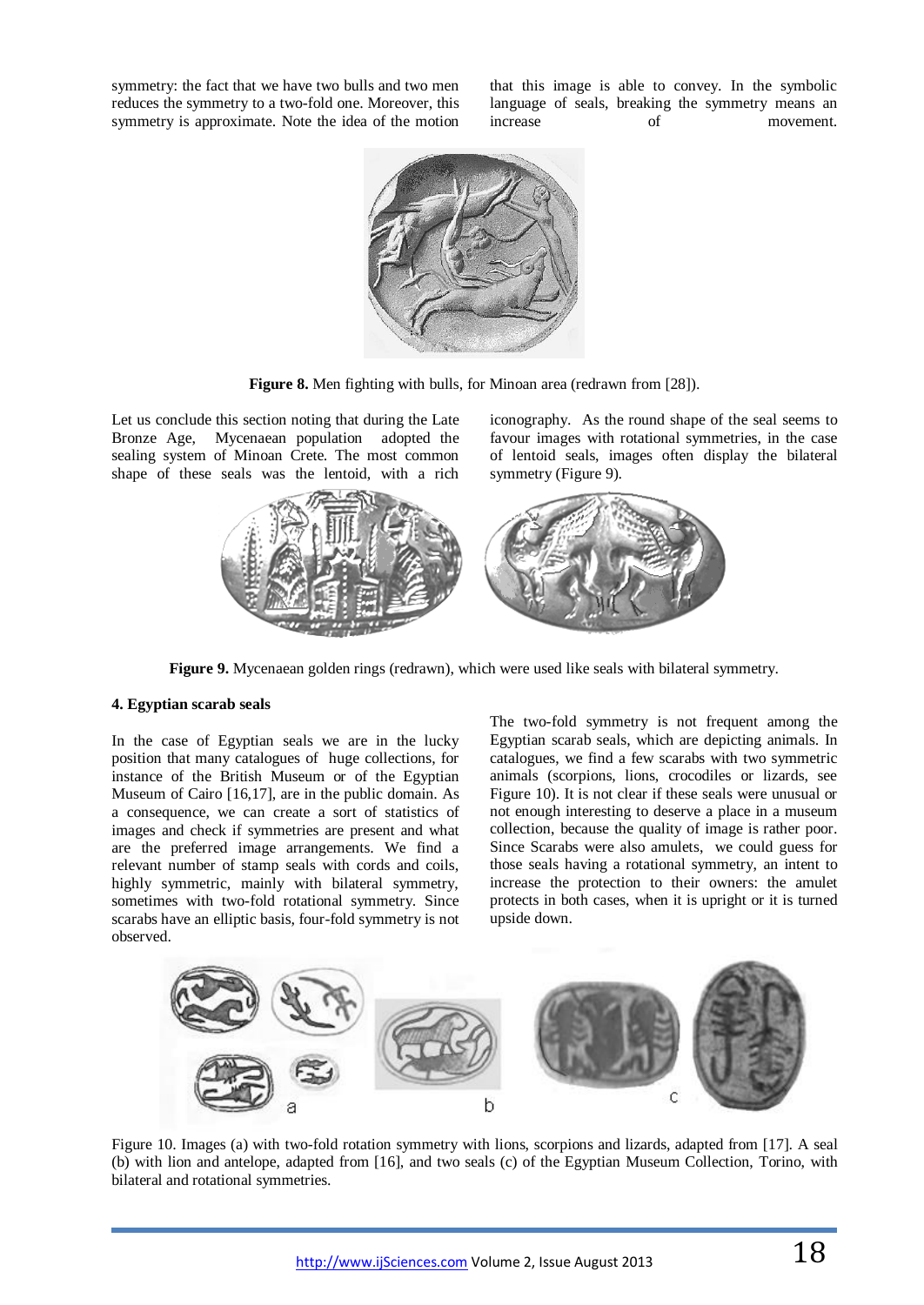The collection of the Egyptian Museum of Torino has a few scarabs with rotational symmetry. We can see a seal with two scorpions and one with two crocodiles. The collection possesses a quite unusual seal with two men, may be twins (Figure 11). This is a cowroid seal, with lentoid shape, imitating the form of a cowryshell .It is dated to 2200-2040 BCE, the first intermediate period of Egypt. The former scarabs with human figures were developed during this period, depicted in a linear style, as if it were composed by sticks.



**Figure 11.** The twins at the Turin Egyptian Museum.

Three-fold, four-fold or greater order rotational symmetries are not observed on scarab seals, because it is difficult to arrange the icons to have these symmetris in an elliptic shape. The collection of the Egyptian Museum of Turin has a seal with a five-fold rosette, but this is a button seals with a round shape. For what concerns the Egyptian knowledge of symmetry, B. Grünbaum claims that Egyptians appear to have missed the three-fold rotation [29]. May be, this symmetry is not used in plane pattern decorations or for scarab seals, but the decoration of Egyptian faience pottery shows a beautiful example of a three-fold symmetry [30].

#### **5. Conclusion**

This paper discussed the presence of symmetries in images engraved on ancient seals. Bilateral and twofold rotational symmetry are quite common, due to the fact that the base of the stamp seals was often elliptic. Four-fold symmetries are sometimes observed in round stamp seals.

The paper does not pretend to be exhaustive about all the possibilities that can be observed on seals, because the research field and the related literature is huge. This paper would like to be a proposal for a new approach to sillographic analysis, in particular to stimulate the investigations on the meaning of antisymmetries and broken symmetries.

#### **References**

1. G.A. Horridge, The honeybee detects bilateral symmetry and discriminates its axis, Journal of Insect Physiology, Vol.42, 1996, pages 755–764.

2. J.P. Swaddle and I.C. Cuthill, Preference for symmetric males by female zebra finches, Nature**,** Vol.367, 1994, pages 165–166.

3. H.B. Barlow and B.C. Reeves, The versatility and absolute efficiency of detecting mirror symmetry in random dot displays, Vision Research, Vol.19, 1979, pages 783–793.

4. J. Wagemans, Detection of visual symmetries, Spatial Vision, Vol**.**9**,** 1995, pages 9–32.

5. S. Mancini, S.L. Sally and R. Gurnsey, Detection of symmetry and anti-symmetry, Vision Research, Vol.45, Issue 16, 2005, pages 2145-2160

6. G. Darvas, The interpretation of the concept of symmetry in

everyday life, science and art. Symmetry, invariance, harmony, Birkhäuser, Basel, 2007.

7. A.C. Sparavigna, Symmetries in images on ancient seals, Cogprints, November 2008.

8. R. Feynman, R. Leighton and M. Sands, The Feynman Lectures on Physics. 3 volumes 1964,1966.

9. K Brading and E. Castellani, Symmetries in Physics: Philosophical reflections, Cambridge University Press, 2003.

10. D.J. Melville, Aspects of Symmetry in Arpachiyah Pottery, Proceedings of Renaissance Banff: Mathematics, Music, Art. Culture, R. Sarhangi and R.V. Moody (eds.) Renaissance Banff Conference 2005, pages 131-136.

11. Encyclopaedia Britannica, at www.britannica.com w.mdpi.com/journal/algorithms/instructions.

12. A. Türkcan, Stamp Seals*,* Çatalhöyük Archive report, 1997, available at the web page

http://www.catalhoyuk.com/archive\_reports/1997/ar97\_18.html 13. W. Heimpel, Observations on the meaning and use of pre-

Hispanic Mexican stamps, Texas Notes, Vol.60, 1964, pages 1-4. 14. F. Magnarini, Catalogo ragionato di una collezione di scarabei-

sigillo egizi, BAR International Series 1241, Oxford, 2004.

15. A.C. Sparavigna, Ancient Egyptian seals and scarabs, LULU ebook, 2011.

16. J. Ward, The sacred beetle: a popular treatise on Egyptian scarabs in art and history, John Murray, London, 1902.

17. K.H. Hall, Catalogue of Egyptian scarabs in the British Museum, Royal scarabs, British Museum, London, 1913.

18. P.E. Newberry, Scarab-shaped seals, Archibald Constable and Co., London, 1907.

19. M. Schøyen, Seals, at www.schoyencollection.com/index.html 20. Stamp seals, at

www.hindunet.org/hindu\_history/sarasvati/lapis/lapis\_lazuli.htm 21. P.P.J. Gerdes, On ethno-mathematical research and symmetry.

Symmetry in a kaleidoscope, Symmetry Cult. Sci*.*, Vol.1, Issue 2, 1990, pages 154-170.

22. P. Gerdes, Fivefold symmetry and (basket) weaving in various cultures, in I. Hargittai Editor, Fivefold Symmetry, World Scientific, Singapore, 1992.

23. Late bronze age stamp seal, at en.wikipedia.org/wiki/Image:Late\_bronze\_age\_seal.jpg

24. C.A. Burney, Historical dictionary of the Hittites, Scarecrow Press, 2004

25. S. O'Brien, S. The role of the duel in early Mycenaean society, www..wac6.org/

26. A discussion on broken symmetries can be found in the Stanford Encyclopaedia of Philosophy, at the link

http://plato.stanford.edu/entries/symmetry-breaking/ 26. A. Moro, Dynamic antisymmetry: movement as a symmetrybreaking phenomenon, Studia Linguistica, Vol.51, Issue 1, 1997,

pages 50-76. 27. S. Davies, Minoan Seal Depicting Bull-Jumping in Action, at

web site